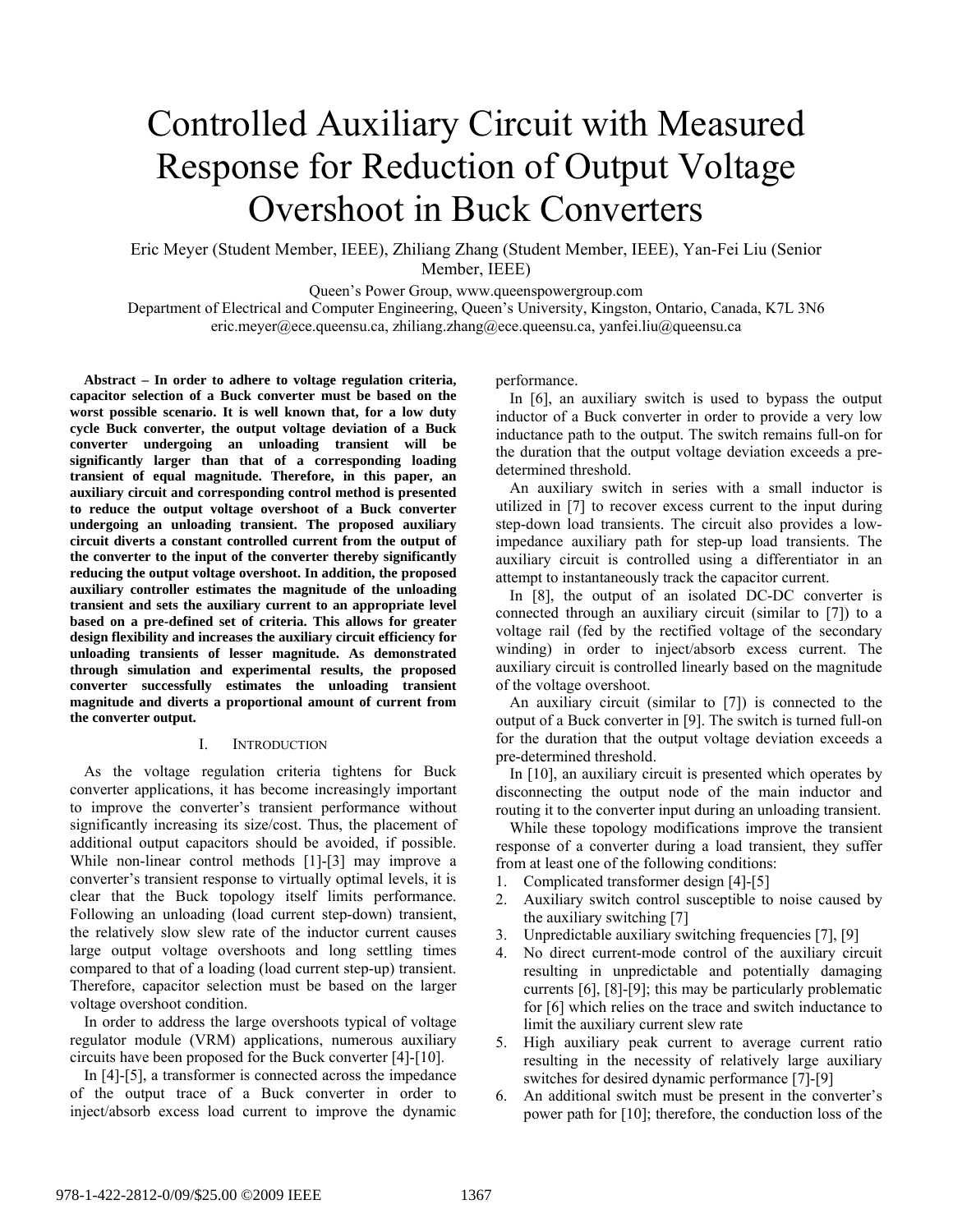circuit is increased even when no load transient event is occurring.

In [11], an auxiliary circuit and control method is introduced that improves the voltage overshoot, due to an unloading transient, without possessing the above drawbacks. The circuit operates by diverting a fixed current from the output to the input at a relatively constant switching frequency. While the improved converter yielded promising results, it exhibited two drawbacks that have been addressed and rectified in this paper:

- 1. The auxiliary circuit utilized a differentiator in order to estimate the output capacitor current. This configuration may be susceptible to the auxiliary switching noise if proper bandwidth limiting is not employed.
- 2. The auxiliary circuit current magnitude was designed for the maximum rated unloading transient. While this allows for an excellent response following full-load transients, the auxiliary circuit must perform remedial actions following smaller unloading transients in order to prevent a large voltage undershoot due to overcompensation. Furthermore, the loss due to the auxiliary circuit operation could be reduced if the average auxiliary current were reduced for smaller unloading transients.

In this paper an auxiliary circuit is proposed, that behaves similar to the method in [11], but is able to provide a "measured" auxiliary circuit response depending on the magnitude of the unloading transient. The proposed method significantly improves the voltage overshoot due to an unloading transient by rapidly transferring excess inductor current from the output of a Buck converter to its input. In order to estimate the capacitor current, the auxiliary controller does not use a differentiator configuration, as proposed in [11]; therefore, the circuit is less susceptible to noise and is more robust.

A converter utilizing the auxiliary circuit (during unloading transients) and a non-linear control method, as proposed in [1]-[3], (for loading transients) would yield superior dynamic performance with significantly reduced output capacitor requirements.

## II. CONCEPT OF OPERATION

Fig. 1 illustrates the hardware implementation of the auxiliary circuit. As observed, the auxiliary circuit resembles a small Boost converter connected in anti-parallel with the Buck converter. The auxiliary circuit is only active during unloading transients; thus, it has no effect on the converter's efficiency when the converter is operating in steady-state.



Fig. 1 Hardware implementation of auxiliary circuit

When active, the auxiliary switching is controlled using a peak-current mode, constant off-time scheme as shown in Fig. 2. The auxiliary current may be sensed using the MOSFET  $R_{ds \text{on}}$ , a current sense resistor or an RC network in parallel with the auxiliary inductor. For this paper, a current sense resistor was utilized.



Fig. 2 Peak current-mode, constant off time operation of auxiliary circuit

 $L_{aux}$  is typically chosen to be  $1/10$  of  $L_0$ . Due to the short duration of operation, *Qaux* can be chosen based on its pulsed current limit (allowing for the use of SOT-23 MOSFETs for  $I_{\text{aux} \_\text{avg}}$  < 15A). Since the duty cycle of the diode is typically very small (<15%), a small Schottky diode may also be utilized.

The auxiliary circuit switches at a relatively fixed frequency and transfers a constant average current from the output of the converter to its input for the duration of an unloading transient event. The auxiliary current frequency *faux* and the auxiliary current ripple  $I_{aux\ p k-pk}$  is dependent on the selection of the auxiliary inductor *Laux* and the constant off time period  $T_{off}$  and is calculated in (1) and (2) respectively.

$$
f_{aux} \approx \frac{V_o - R_{ds\_on\_aux} \cdot l_{aux\_avg}}{T_{off}(V_{in} + V_{diode} - R_{ds_{on_{aux}}} \cdot l_{aux_{avg}})}
$$
(1)

$$
I_{aux\_pkpk} \approx \frac{(V_{in} + V_{diode} - V_o) \cdot T_{off}}{L_{aux}}
$$
 (2)

The average auxiliary current  $I_{aux\,avg}$  is calculated in (3).

$$
I_{aux\_avg}
$$
  
\n
$$
\approx \frac{2 \cdot I_{aux\_peak} \cdot L_{aux} - (V_{in} + V_{diode} - V_o) \cdot T_{off}}{2 \cdot L_{aux}}
$$
 (3)

As is apparent in (3), assuming that the input voltage  $V_{in}$ , the output voltage  $V<sub>o</sub>$  and the auxiliary forward diode voltage *Vdiode* remain relatively constant, the average auxiliary current *I<sub>aux avg</sub>* can be controlled by varying the auxiliary peak current *Iaux\_peak*.

The block diagram of the full system is illustrated in Fig. 3. As illustrated in Fig. 3, the proposed method monitors the time-averaged output voltage derivative by subtracting a phase shifted version of the output voltage from the output voltage. Phase shifting is accomplished by use of an all-pass filter (APF).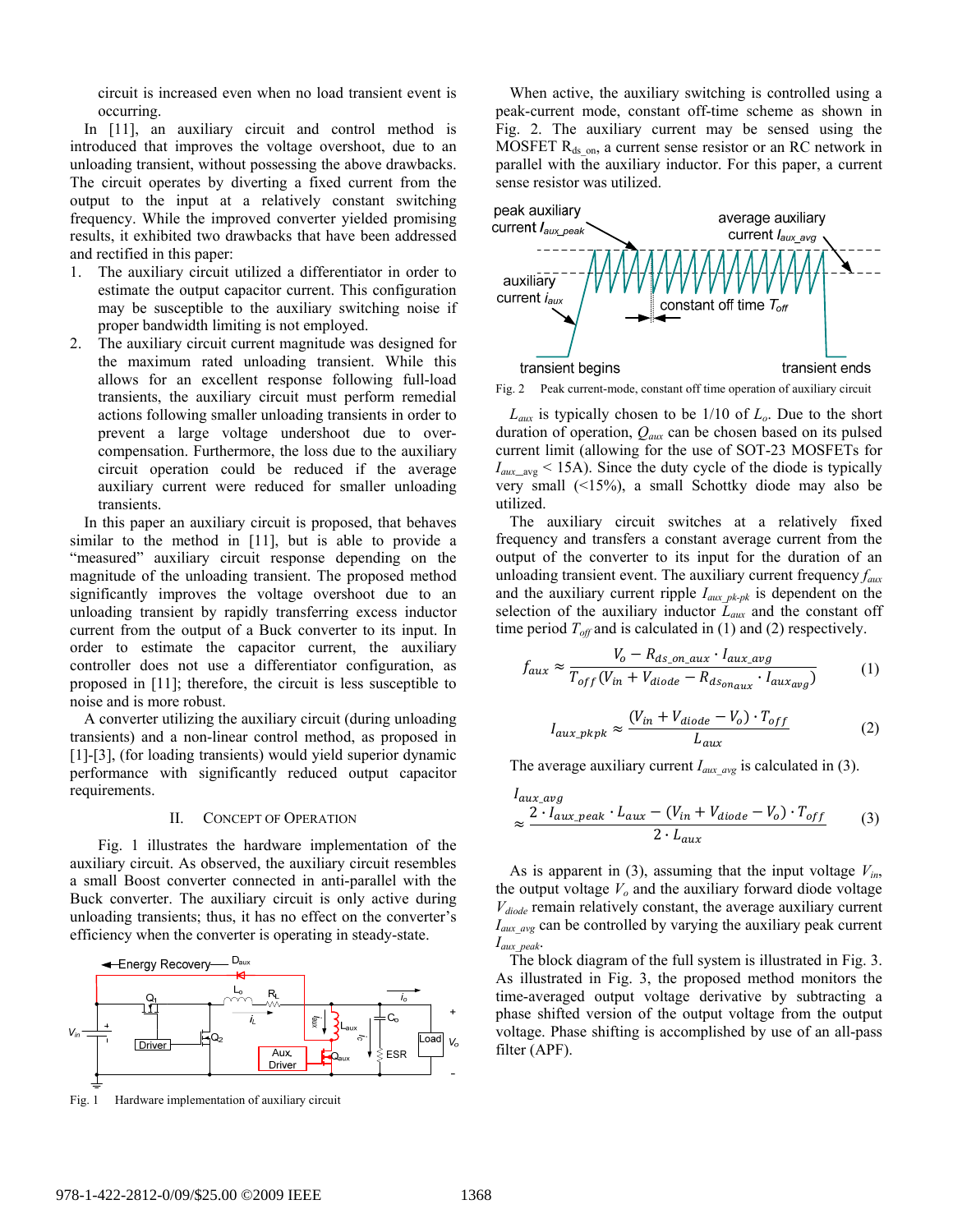

Fig. 3 Block diagram of proposed circuit

An APF maintains the original magnitude of the input signal with a phase delay. An APF can be easily implemented using a single Op-Amp. Since the phase delay of an APF varies linearly with frequency (for a wide range of frequencies), the APF produces a relatively constant time delay, which will be represented by  $T_{del}$ .

This method of estimating the voltage derivative possesses higher noise immunity than a pure differentiator since high frequency components are not amplified toward infinity. However, the accuracy of such a circuit is slightly decreased due to the linearlization of the output voltage derivative over *Tdel*. An implementation of the capacitor current estimator is illustrated in Fig. 4.



Fig. 4 Capacitor current estimator

The output of the capacitor current estimator is calculated in (4).

$$
G_{diff} [v_o(t) - v_o(t - T_{del})]
$$
  
\n
$$
\approx \frac{R_2}{R_1} \left[ i_c \left( t - \frac{1}{2} T_{del} \right) \cdot \frac{T_{del}}{C_o} + ESR \frac{i_c(t) - i_c(t - T_{del})}{T_{del}} \right]
$$
\n(4)

 $T_{del}$  is calculated in (5).

$$
T_{del} = 2 \cdot R_{del} \cdot C_{del} \tag{5}
$$

In this example, the auxiliary current is measured using a small series resistor and a differential amplifier. In order to normalize the capacitor current estimator voltage with that of the auxiliary current sensor, the differential amplifier gain  $G_{diff}$  should be set equal to (6).

$$
G_{diff} = \frac{R_2}{R_1} = \frac{C_o \cdot G_{aux} \cdot R_{sens}}{T_{del}} \tag{6}
$$

where  $G_{aux}$  is the gain of the auxiliary current sensor differential amplifier and *Rsens* is the value of the current sense resistor.

The operation of the proposed circuit can be described in three steps:

## *Step 1: Detect Unloading Transient (t<sub>0</sub>)*

When the time-averaged output voltage derivative exceeds a pre-determined threshold and the output voltage is above the reference voltage, the auxiliary circuit is activated and the duty cycle of the main switch is set to 0%. The predetermined threshold is such that it is only triggered by a large unloading transient and will not be triggered by the steady-state voltage ripple. The activation of the auxiliary circuit is illustrated in Fig. 5. Due to the sharp rise in output voltage following an unloading transient (due to ESR, ESL and capacitor charging) the transient is detected virtually instantaneously.

During transient operation, the error voltage of the main controller is held constant to prevent major control loop upsetting.

*Step 2: Estimate Load Current Transient Magnitude and Set Iaux\_peak (tsamp)* 

As illustrated in Fig. 5, after detection of an unloading transient, the auxiliary controller samples and holds the output voltage time-averaged derivative at *tsamp* in order to estimate the magnitude of the load current transition.



Fig. 5 Operation of auxiliary circuit during unloading transient: zoomed in (*t0*-*tsamp*)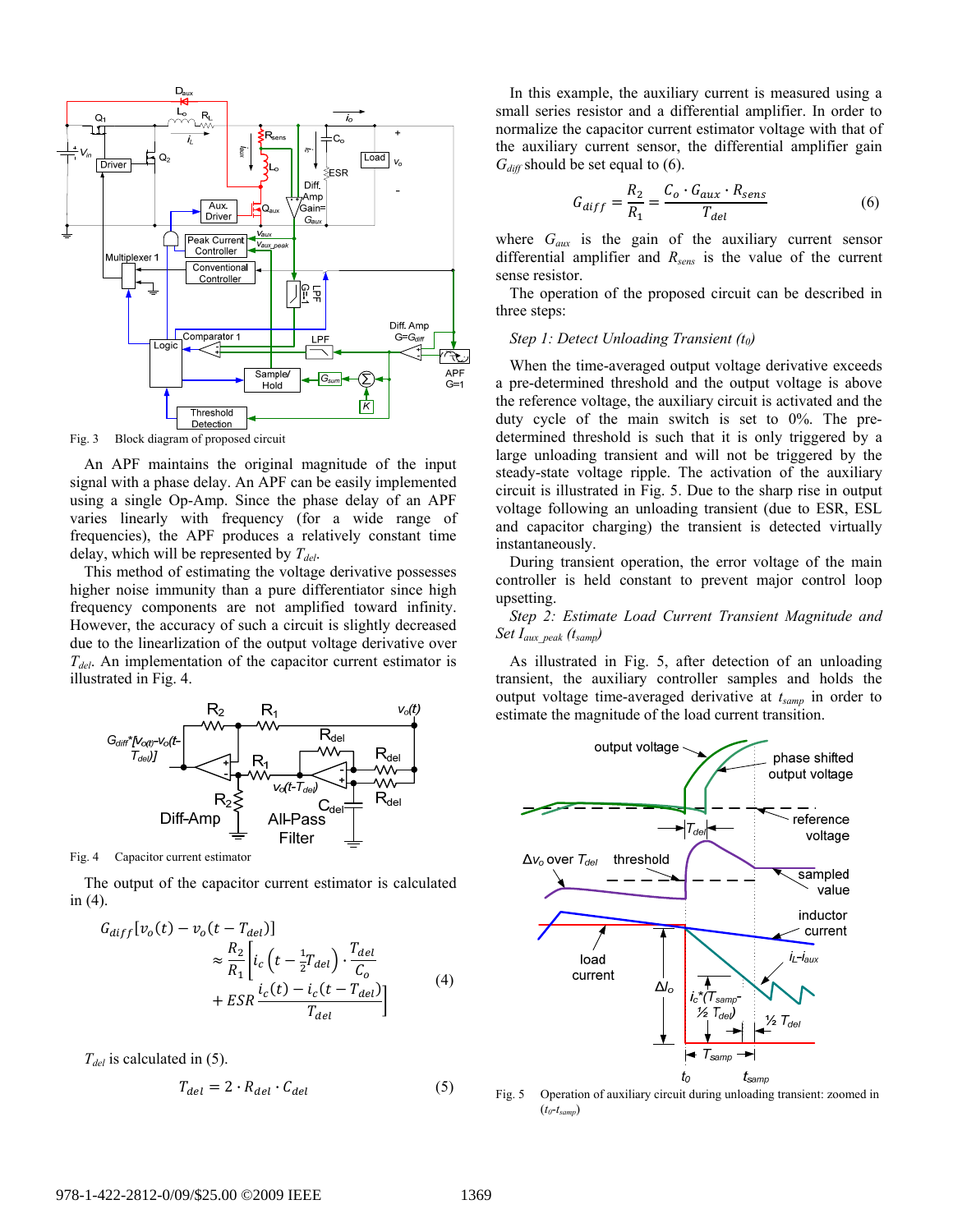The controller sets  $I_{aux\ peak}$  based on this information for the duration of the transient event. For proper operation, *Tsamp* should be greater than  $T_{del}$  and the auxiliary switch should be kept on for *Tsamp*.

As illustrated in Fig. 3, the output of the capacitor current estimator is added to a constant *K* and multiplied by a constant *Gsum*. This can be accomplished by a simple weighted summer. These variables are user-defined based on the converter parameters and the desired operation of the auxiliary controller as will be described Section III.

## *Step 3: Terminate Auxiliary Circuit* (t<sub>1</sub>)

As illustrated in Fig. 6, the auxiliary operation is terminated when the inductor current equals the new load current. At this point, the auxiliary switch is kept off and the converter is again controlled by a conventional linear controller. Since  $i_l = i_{aux} + i_c + I_o$ , it is possible to estimate  $t_l$  by comparing the filtered output of the capacitor current sensor with the inverted filtered output of the auxiliary current sensor (see Fig. 3). Fig. 7 shows a simulated example of this detection method. Small inaccuracies of this method include the ESR and the capacitor current delay effect; however, the precise determination of  $t_1$  is not critical to the operation of the circuit.

#### III. DESIGN EXAMPLES AND SIMULATION

A Buck converter was designed and simulated with the following parameters:  $V_{in} = 12V$ ,  $V_o = 1.5V$ ,  $L_o = 1uH$ ,  $C_o$ =190uF,  $f_s$ =400kHz,  $L_{aux}$ =100nH,  $T_{off}$  = 60ns,  $f_{aux}$ =2MHz, *ESR*=1mΩ, *ESL*=100pH. The capacitor current estimator parameters are:  $T_{de}$ =400ns,  $T_{samp}$ =700ns,  $G_{diff}$ =7V/V.

As previously mentioned, the peak auxiliary current is calculated by use of the sampled voltage derivative and the user-defined parameters *Gsum* and *K* (see Fig. 3). The auxiliary circuit may be set for two separate modes of operation:



Fig. 6 Operation of auxiliary circuit during unloading transient: zoomed out  $(t_0-t_1)$ 



#### *A. Proportional Response*

The average auxiliary current is set to a user-defined fraction of the unloading transient magnitude. For this mode of operation,  $G_{sum}$  is set equal to the desired fraction and *K* is defined in (7).

$$
K = r_m \cdot \left( K_{ESR} + K_{sampling\_del} + K_{rip} \right) \tag{7}
$$

where  $r_m$  equals the transimpedence of the capacitor current estimator and is equated in (8).  $K_{ESR}$ ,  $K_{\text{samp}}$  del and  $K_{rip}$  correct for ESR, the sampling period delay and the difference between the average auxiliary current and the peak auxiliary current; the variables are defined in (9)-(11) respectively.

$$
r_m = \frac{G_{diff} \cdot T_{del}}{C_o} \tag{8}
$$

$$
K_{ESR} = V_o \cdot (L_{aux}^{-1} + L_o^{-1}) \cdot ESR \cdot C_o \tag{9}
$$

$$
K_{\text{ samp\_del}} = V_o \cdot (L_{\text{aux}}^{-1} + L_o^{-1}) \cdot (T_{\text{ samp}} - \frac{1}{2} T_{\text{del}}) \tag{10}
$$

$$
K_{rip} = \frac{1}{2} I_{aux\_pk-pk} / G_{sum}
$$
 (11)

For example, if it were desired that the average auxiliary current be equal to 40% of the load current transient magnitude (for the previously defined converter), set *Gsum*=0.4V/V and *K*=0.3V.

In order to avoid overcompensation of an unloading transient, *Gsum* should always be set less than 50%. This will ensure that the inductor current reaches the new load current before the output voltage returns to its reference voltage.

The designed system was simulated undergoing a 20A unloading transient and a 10A unloading transient, as shown in Fig. 8. As depicted, the average auxiliary current is close to the target auxiliary current. A small discrepancy is apparent due to the linearization of the output voltage derivative over *Tdel*.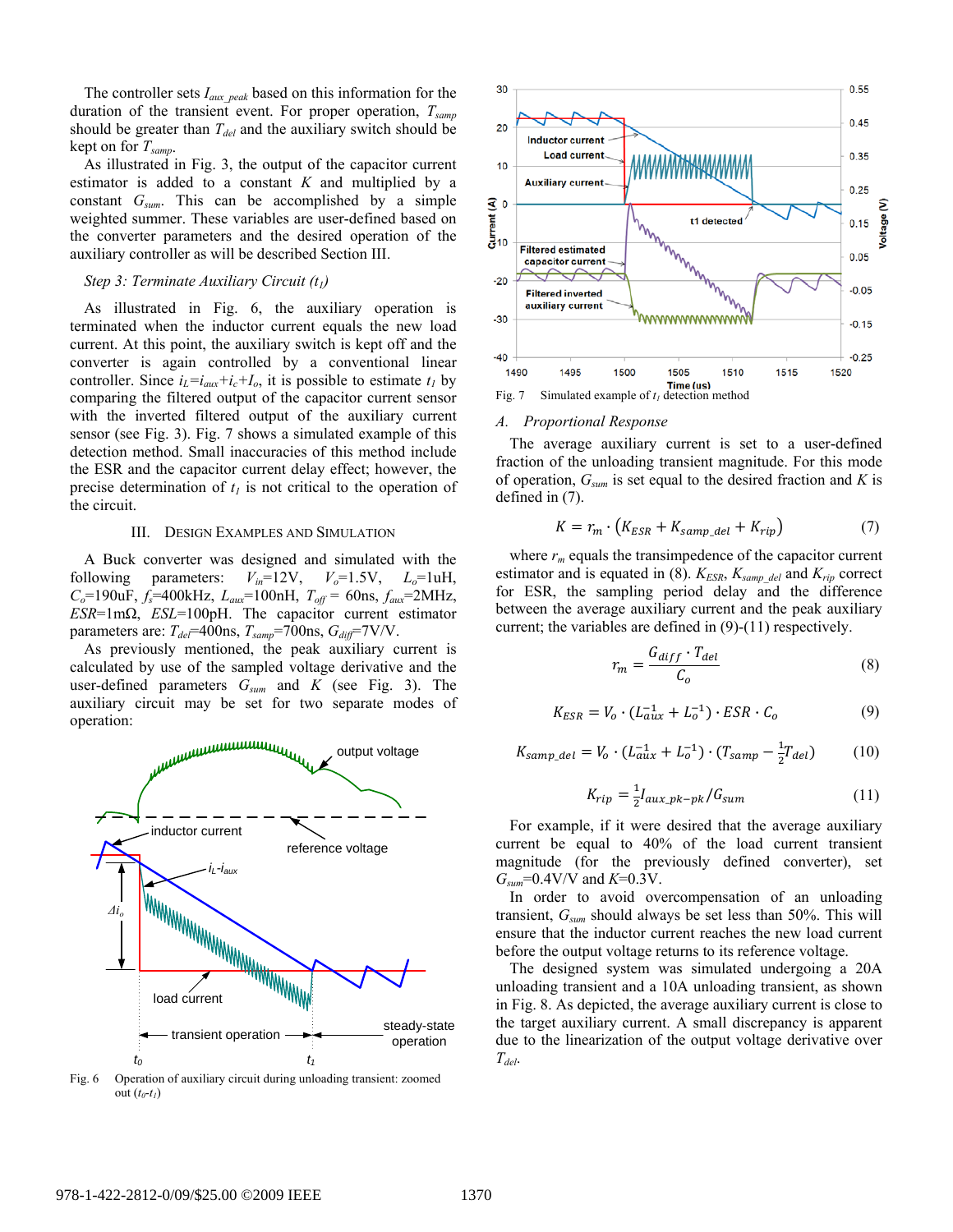

*B. Fixed Equivalent Current Transient Response:* 

In this mode, |Δ*Io*|–*Iaux\_avg* equals a fixed value Δ*Ieq*. This will yield a relatively constant output voltage overshoot for |Δ*Io*|*≥*Δ*Ieq*. For this mode of operation, *Gsum* is equal to 1 and  $K$  is defined in  $(12)$ .

$$
K = r_m \cdot \left( K_{ESR} + K_{samplel} + K_{rip} - \Delta I_{eq} \right) \tag{12}
$$

For example, if it were desired that the average auxiliary current be equal such that  $|\Delta I_o|$ – $I_{aux\_avg}$ =12A for the previously defined converter, set  $G_{sum}$ =1V/ $\bar{V}$  and  $K$ =0.04V.

The designed system was simulated undergoing a 21A unloading transient and a 16A unloading transient, as shown in Fig. 9. As expected, the resultant voltage overshoot is relatively constant regardless of the load current transient magnitude. An overshoot of 215mV roughly corresponds to the resultant voltage overshoot of a 12A unloading transient without the use of the auxiliary circuit.

#### IV. LOSS ANALYSIS

In this section, the conduction and switching losses, caused by the auxiliary circuit, are analyzed and evaluated for the





previously designed converter. It is important to note that the auxiliary circuit is only active during an unloading transient event; therefore, for scenarios in which load transients occur at low frequencies, the auxiliary circuit loss will become insignificant.

#### *A. Conduction Loss*

There are three main sources of conduction loss pertaining to the auxiliary circuit: a) the auxiliary inductor  $L_{aux}$ , b) the auxiliary FET *Qaux*, and c) the auxiliary diode *Daux*.

In order to calculate the conduction loss of the inductor, the root mean square (RMS) current must first be calculated. The auxiliary inductor RMS current (a DC current with a superimposed linear ripple) is calculated using  $(13)$ .

$$
I_{L\_aux(rms)} = I_{aux\_avg} \sqrt{1 + \frac{1}{3} \left( \frac{I_{aux\_pk-pk}}{2 \cdot I_{aux\_avg}} \right)^2} \tag{13}
$$

By calculating the RMS auxiliary current in (13), the inductor conduction loss can be calculated using (14).

$$
Pcon_{L\_aux} = I_{L\_aux(rms)}^2 \cdot R_{L\_aux}
$$
 (14)

The RMS current for the auxiliary FET and the auxiliary diode (a pulsating current with a linear ripple) can be calculated using (15) and (16) respectively.

$$
I_{Q\_aux(rms)} = I_{aux\_avg} \cdot \sqrt{D_{aux}} \sqrt{1 + \frac{1}{3} \left(\frac{I_{aux\_pk-pk}}{2 \cdot I_{aux\_avg}}\right)^2} \quad (15)
$$

 $I_{D\;aux(rms)} = I_{aux\;ava}$ 

$$
\cdot \sqrt{1 - D_{aux}} \sqrt{1 + \frac{1}{3} \left(\frac{I_{aux\_pk-pk}}{2 \cdot I_{aux\_avg}}\right)^2} \quad (16)
$$

*D<sub>aux</sub>* can be calculated using (17).

$$
D_{aux} = 1 - f_{aux} \cdot T_{off} \tag{17}
$$

The conduction loss for the auxiliary FET and the auxiliary diode can be calculated using (18) and (19) respectively.

$$
Pcon_{Q\_aux} = I_{Q\_aux(rms)}^2 \cdot R_{Q\_aux}
$$
 (18)

$$
Pcon_{D\_aux} = I_{D\_aux(rms)} \cdot V_{D\_aux}
$$
 (19)

The resultant conduction loss for the auxiliary circuit can be calculated using (20).

$$
P_{con} = f_{IO} \frac{\Delta I_o \cdot L_o}{V_o} (Pcon_{L_aaux} + Pcon_{Q_aaux} + Pcon_{Q_aaux})
$$
\n
$$
+ Pcon_{D_aaux})
$$
\n(20)

*fIo* equals the frequency at which the load current varies and *ΔIo* equals the magnitude of the load current change.

## *B. Switching Loss*

The switching loss of the auxiliary FET is analyzed in this sub-section. Since a Schottky diode is utilized, it is assumed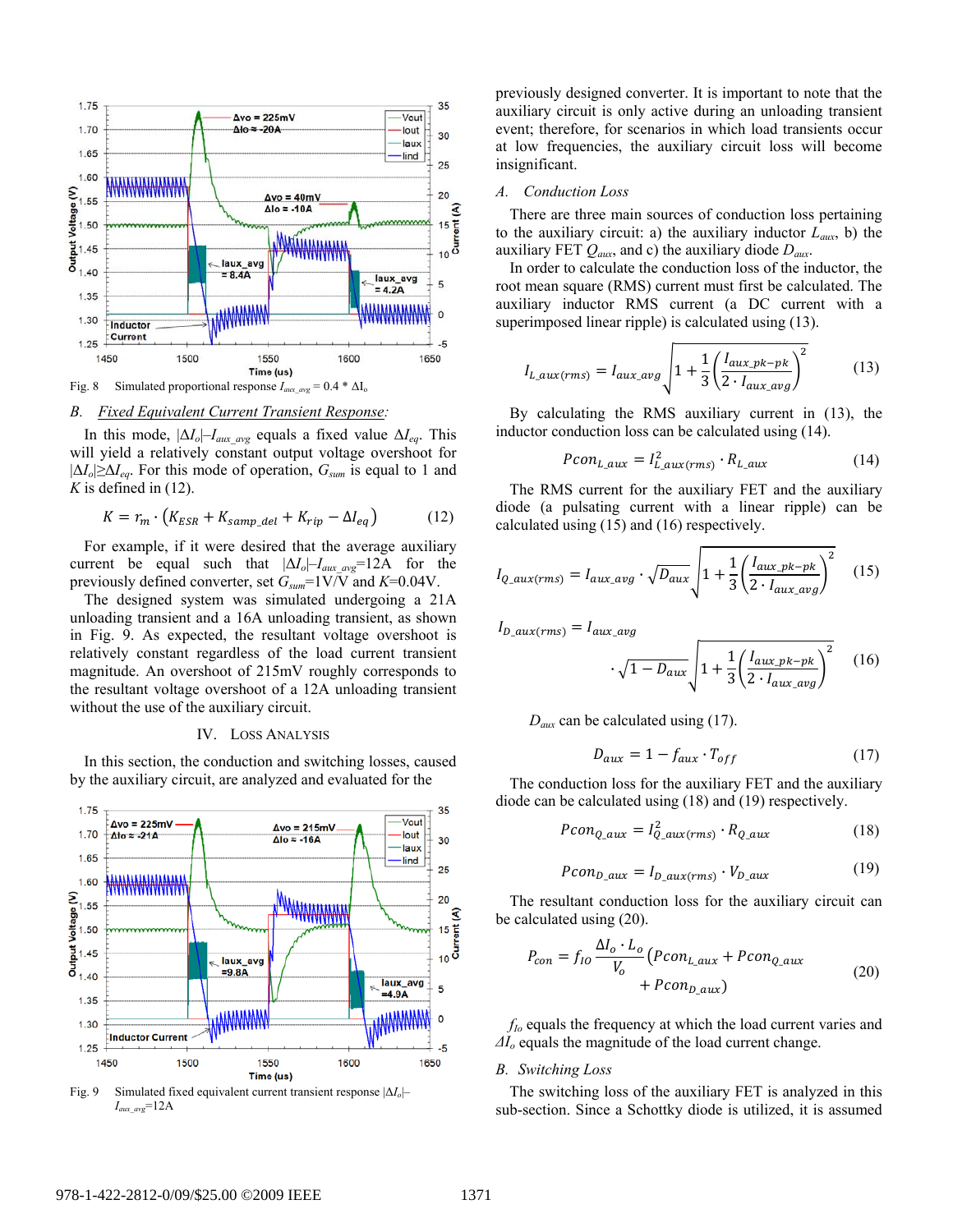that the switching loss of the diode is small compared to the FET switching loss and the total conduction loss. The switching loss for the auxiliary FET can be calculated using (21).

$$
Psw_{Q\_aux} = \frac{1}{2}f_{aux} \cdot V_{in} \cdot (T_{rise} \cdot I_{on} + T_{fall} \cdot I_{off})
$$
 (21)

 $T_{rise}$  and  $T_{fall}$  equals the typical rise time and fall time of the auxiliary FET respectively.  $I_{\text{off}}$  equals the instantaneous auxiliary current when  $Q_{aux}$  is turned off which is equal to the chosen peak auxiliary current. *Ion* equals the instantaneous auxiliary current when *Qaux* is turned on and can be calculated using (22). The resultant switching loss for the auxiliary circuit is calculated in (23).

$$
I_{on} = I_{aux\_peak} - I_{aux_{pk}-pk}
$$
 (22)

$$
P_{con} = f_{IO} \frac{\Delta I_o \cdot L_o}{V_o} P s w_{Q\_aux}
$$
 (23)

For the previously designed converter, a small (SOT-23) Fairchild FDN359BN was used for *Qaux*. The MOSFET parameters are: *R(ds)on*=30mΩ, *Trise*=5ns, *Tfall*=2ns. It should be noted that a larger MOSFET (and/or synchronous operation) can be easily implemented for lower conduction loss and better efficiency. A Schottky diode with a forward voltage of  $V_{d\,\text{aux}}=0.32V$  was used for  $D_{aux}$ . Under these conditions, it was analysed that for a load transient magnitude of 20A (with *Iaux\_avg*=8A) and a load transient frequency such that the auxiliary circuit is active 10% of the time, the power loss is equal to 1% of the output power.

## V. EXPERIMENTAL RESULTS

A prototype of the converter described in Section III was built and tested in order to verify functionality. The prototype was set to estimate the load current transient magnitude and set the average auxiliary current to 40% of the load step.

Using a fast resistive load (able to produce load slew rates greater than -150A/us), the converter was subjected to a load step of approximately -20A.

For reference, Fig. 10 illustrates the converter's reaction to the aforementioned current step change with the auxiliary circuit disabled.

Fig. 11 illustrates the converter's reaction with the auxiliary circuit activated. As illustrated, the auxiliary circuit reacts to the unloading transient and activates the auxiliary circuit with very little delay.

The measured average auxiliary current was 8.4A (42% of the load current transient magnitude) and the measured auxiliary switching frequency was 1.9MHz.

It is observed that the output voltage overshoot is reduced from 530mV to 220mV (a reduction of 58%).

In order for the converter to achieve a 220mV overshoot (without the auxiliary circuit) the output capacitor would need to be increased from 190uF to 600uF.

For reference, Fig. 12 illustrates the converter's reaction to a -10A current step change with the auxiliary circuit disabled.



Fig. 11 Output voltage response of Buck converter undergoing a  $20A \rightarrow 0A$ load step change (auxiliary circuit enabled, *Iaux\_avg* = 0.4\*ΔIo)

Fig. 13 illustrates the converter's reaction with the auxiliary circuit activated.

At approximately 700ns following the unloading transient, the time-averaged output voltage derivative is sampled and the peak auxiliary current is set. As shown, the controller set the average auxiliary current to a modest 4.2A for the lesser magnitude load step thus reducing associated losses for smaller load steps. The measured auxiliary switching frequency was 1.9MHz.

It is observed that the output voltage overshoot is reduced from 160mV to 45mV (a reduction of 72%). In order for the converter to achieve a 45mV overshoot (without the auxiliary circuit) the output capacitor would need to be increased from 190uF to 750uF.